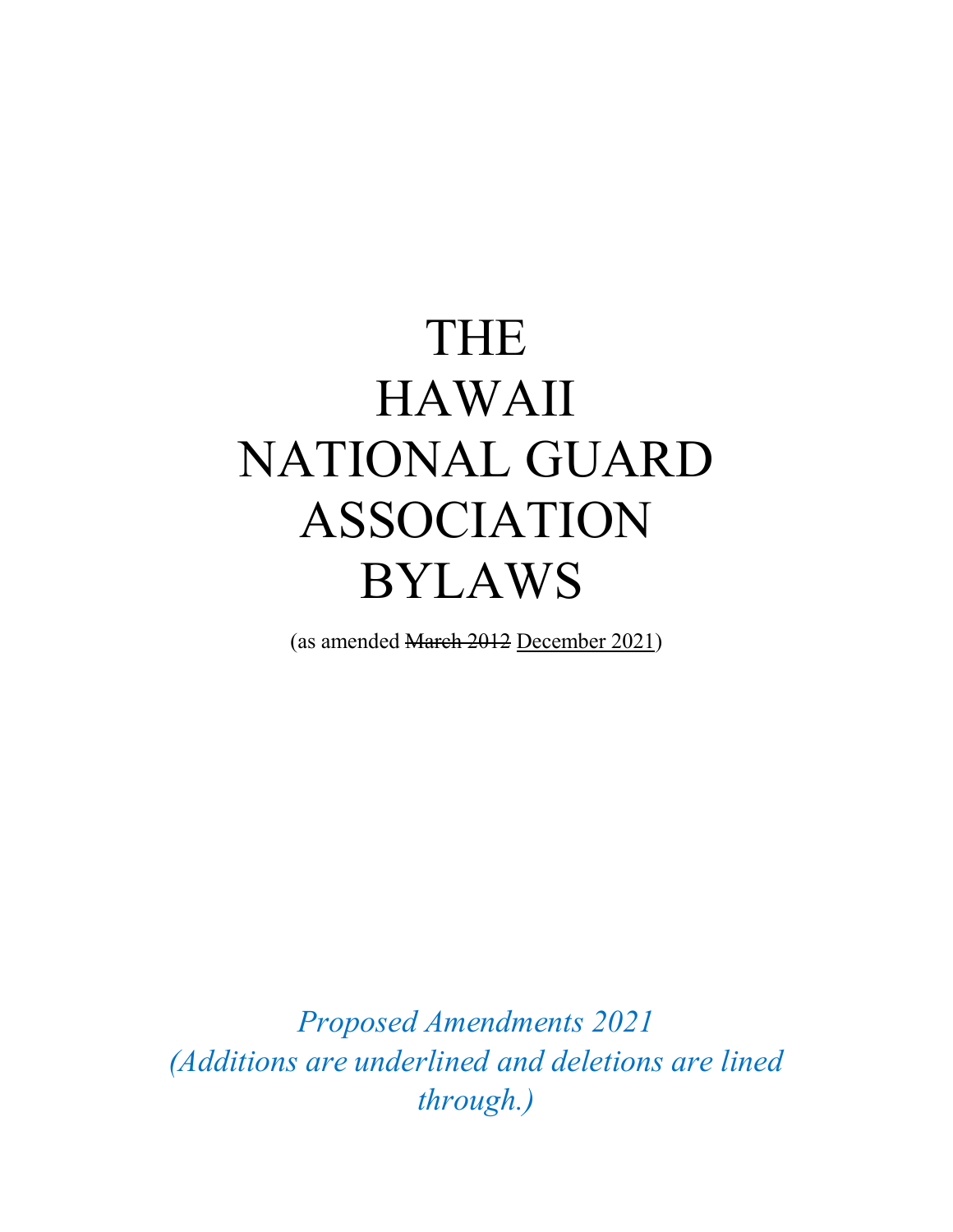#### BYLAWS OF THE HAWAII NATIONAL GUARD ASSOCIATION (As amended March 2012 December 2021)

#### ARTICLE I – THE ASSOCIATION

Section 1 - NAME. The name of this Association shall be the "Hawaii National Guard Association" hereafter referred to as the HNGA.

Section 2 - OFFICES. The principal office for the transaction of business of the HNGA Association shall be at 3949 Diamond Head Rd, Honolulu, HI 96816-4495, or such other address as may be fixed by the Council. Branch offices within the State of Hawaii may from time to time be established by the Council.

#### ARTICLE II – PURPOSE

The purpose of the HNGA shall be to strengthen the National Defense; to further the interests of the Hawaii National Guard; and to promote the sound organization and development thereof.

# ARTICLE III – MEMBERSHIP

Section 1 - QUALIFICATIONS AND KINDS OF MEMBERSHIP. The membership of the HNGA shall be divided into the following classes with the following qualifications:

- a. Regular Active Membership, to be composed of officers and warrant officers of the Hawaii Air National Guard (HIANG) and the Hawaii Army National Guard (HIARNG), and all former officers and warrant officers of the foregoing organizations who have been honorably separated therefrom.
- b. Associate Membership, to be made up of enlisted military members or National Guard supporters/sponsors.
- c. Associate Retired Membership, to be composed of inactive or retired officers of the HIANG and HIARNG.
- d. Corporate Membership/Partnership, to be composed of corporate/business organizations that have entered into the HNGA Corporate Membership/Partnership Program, which is designed to improve communications and rapport between the HNGA and the business community in support of national defense. Corporate/business organizations eligible for Corporate Membership/Partnership shall become Corporate Members/Partners upon payment of an annual membership/partnership fee as determined by the Council.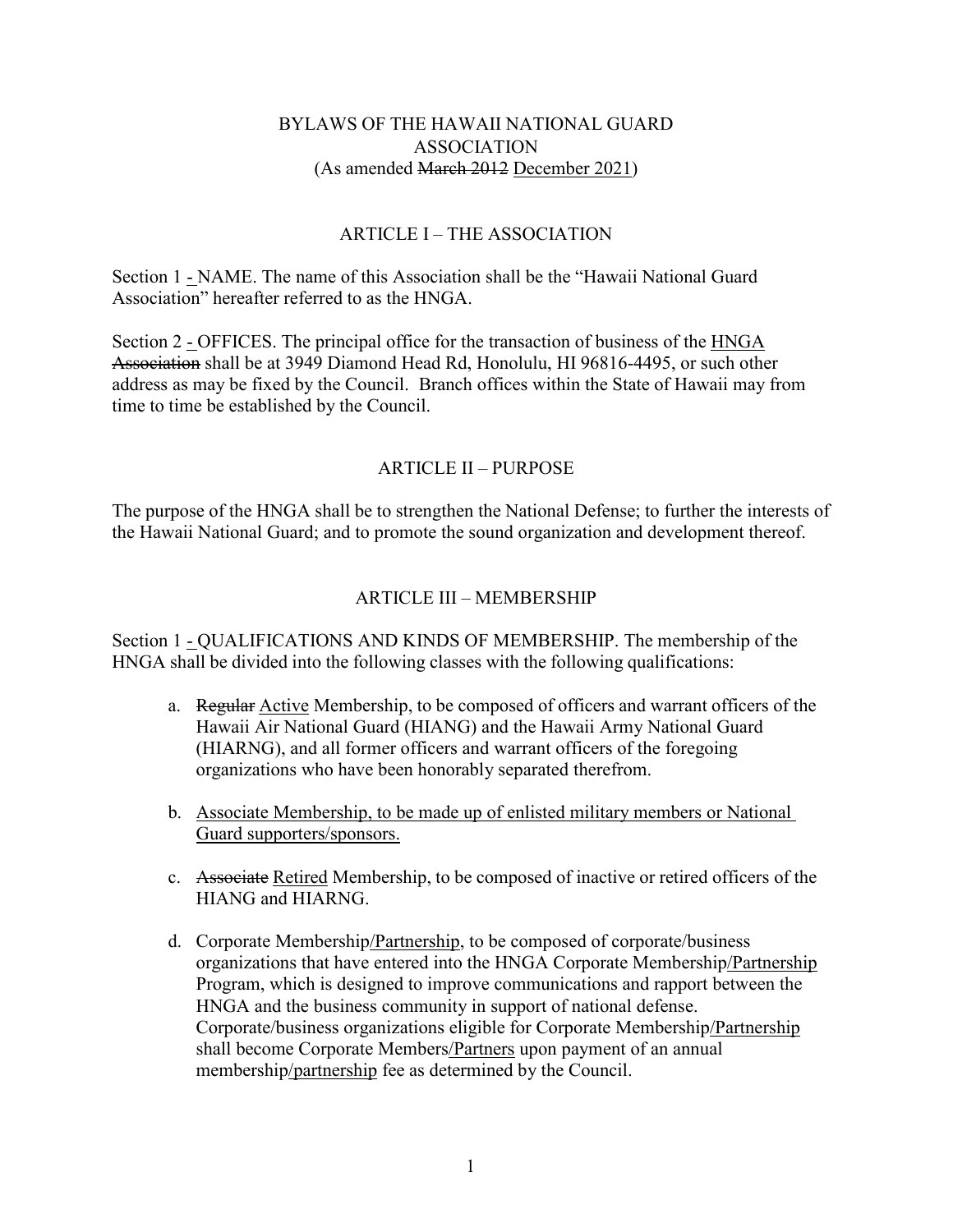- e. Honorary Membership, to be composed of such civic and military leaders as the Council shall from time to time determine, provided that the Governor of Hawaii shall at all times be an Honorary Member.
- f. Life Membership may be granted to  $a$  an Active Regular Member of the  $HNGA$ Association as provided for by the Council, based upon such terms and conditions as prescribed herein.

Section 2 - TERM OF MEMBERSHIP. Any person eligible for Regular Active Membership shall, upon payment of annual dues, become a member of HNGA until 31 December of the year of payment. until 01 JUL July of the next year following the year of payment. Honorary Membership shall be for life, unless revoked by the Council.

Section 3 - VOTE, PROXY AND QUORUM.

- a. All Regular Active Members shall be entitled to vote at any annual or special meeting of the HNGA, and 50 Regular Active Members of the HNGA present in-person or by proxy shall constitute a quorum.
- b. It shall be the responsibility of any member who is unable to attend any annual or special meeting to furnish his/her proxy, in writing, to another member who will be present at such meeting. Members holding such proxies will register them with the HNGA Membership Chairperson Secretary 30 minutes prior to the meeting during which they will be used. Failure to so register will invalidate the proxy.
- c. All Life Members who would otherwise be qualified for Regular Active Membership, shall have voting rights.
- d. Associate, Retired, and Honorary Members shall not be entitled to vote.

Section 4 - DUES.

- a. Annual dues for Regular Active Members shall be \$6.00 \$10.00 for Company Grade Officers (O1-O3) and Warrant Officers (WO1-WO3), \$8.00 \$20.00 for Field Grade Officers (O4-O6) and Warrant Officers (WO4-WO5), and \$10.00 \$30.00 for General Officers (O7-O10). Annual dues for Regular Active Members will be collected no later than 30 November of each calendar year. National Guard Association of the United States (NGAUS) annual dues corresponding to the Service Member's Grade will be collected by HNGA in conjunction with HNGA annual dues.
- b. Annual dues for Associate Members shall be \$15.00 to HNGA and the corresponding annual dues to NGAUS. Lifetime associate dues consist of a one-time payment of \$100.00 to HNGA and \$500.00 to NGAUS.
- c. Annual dues for Associate Retired Members shall be \$2.00 \$5.00.
- d. Active Live Life Members shall pay lifetime dues to HNGA amounting to \$100.00\$125.00 to HNGA and \$500.00 to NGAUS. Retired Life Members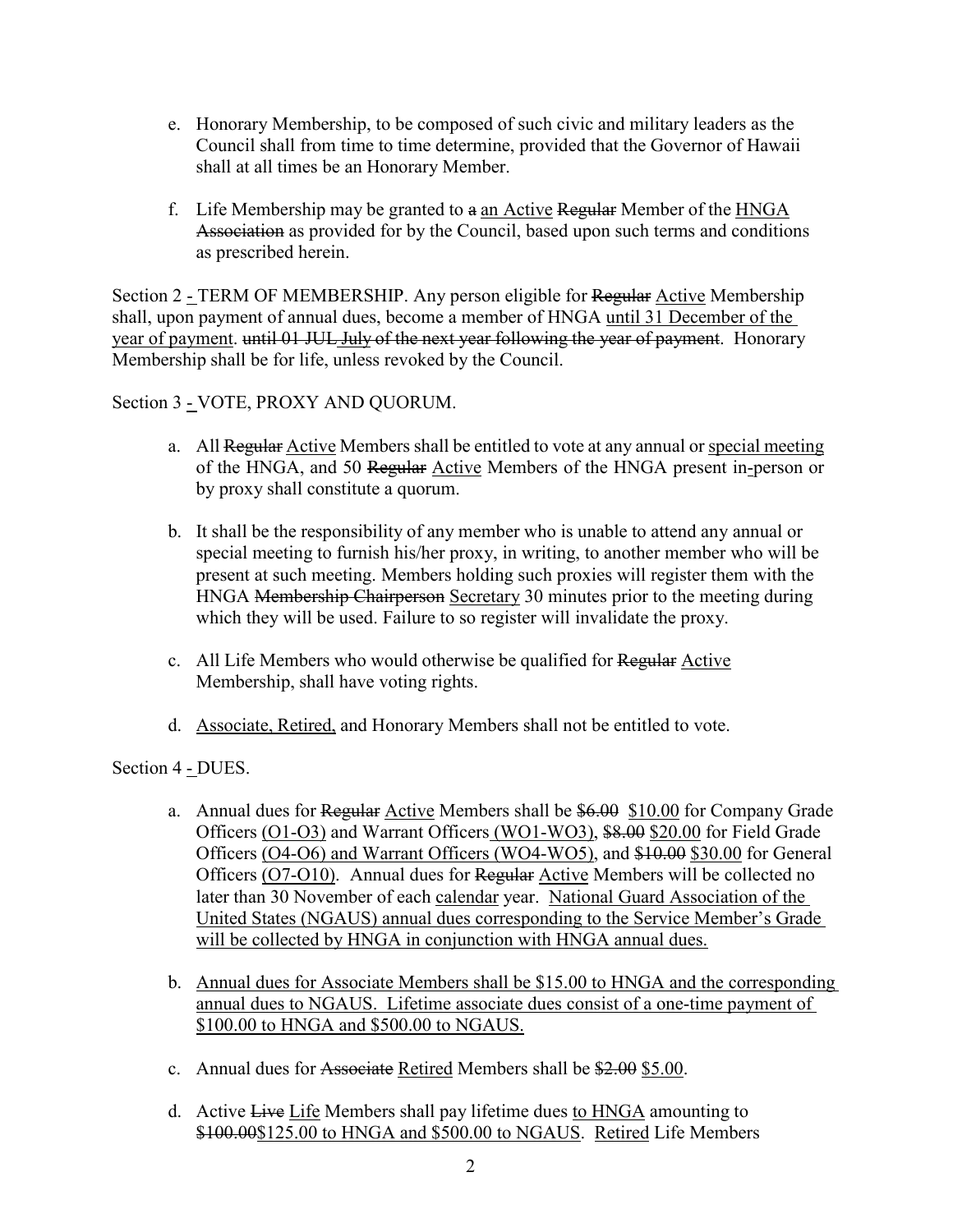shall pay \$25.00 to HNGA and \$20.00 \$125.00 to NGAUS for life membership.

- e. Dues are subject to change by a two-thirds vote of the Council.
- f. Honorary Members will not be required to pay dues.
- g. All funds, assets, and property of the HNGA Association, whether received from dues, donations, earnings, or any other source, shall be received, held, conveyed, and disbursed in such manner as may be directed by the Council.

Section 5 - TRANSFER OF MEMBERSHIP. No membership, whether Regular Active, Life, Associate, or Retired, shall be transferred, nor shall any refund be made to any members on account of dues paid, in the event of his/her resignation.

# ARTICLE IV – OFFICERS

Section 1 - DESIGNATION. The officers of the HNGA shall be a President, Vice President (Air), Vice President (Army), Corresponding Secretary, Recording Secretary, Membership Chairperson, Treasurer, and Honorary President who shall hold office as follows:

- a. President. To assume office commencing 01 October of each calendar year after serving as either the Vice President (Air) or Vice President (Army). The Office of President shall alternate between services (HIANG and HIARNG). An individual can serve up to three (3) successive terms provided that there are no individuals in the Vice President positions.
- b. Vice-Presidents. The Vice President (Air) and Vice President (Army) shall both be elected at the Annual Meeting of the HNGA by the general membership for a staggered, two-year term of office commencing on 01 October. The alternate service Vice President (based on the branch of service of the outgoing President) is the President-Elect and will assume the duties as the President on 01 October.
- c. Corresponding Secretary. To be elected at the Annual Meeting of the HNGA Association by the general membership for a two-year term of office commencing 01 January of every even-numbered year.
- d. Recording Secretary. To be elected at the Annual Meeting of theAssociation by the general membership for a two-year term of officecommencing 01 January of every odd-numbered year.
- d. Membership Chairperson. To be elected at the Annual Meeting of the HNGA Association by the general membership for a two-year term of office commencing 01 January of every even-numbered year.
- e. Social Chairperson. To be elected at the Annual Meeting of the HNGA Association by the general membership for a two-year term of office commencing 01 January of every odd-numbered year.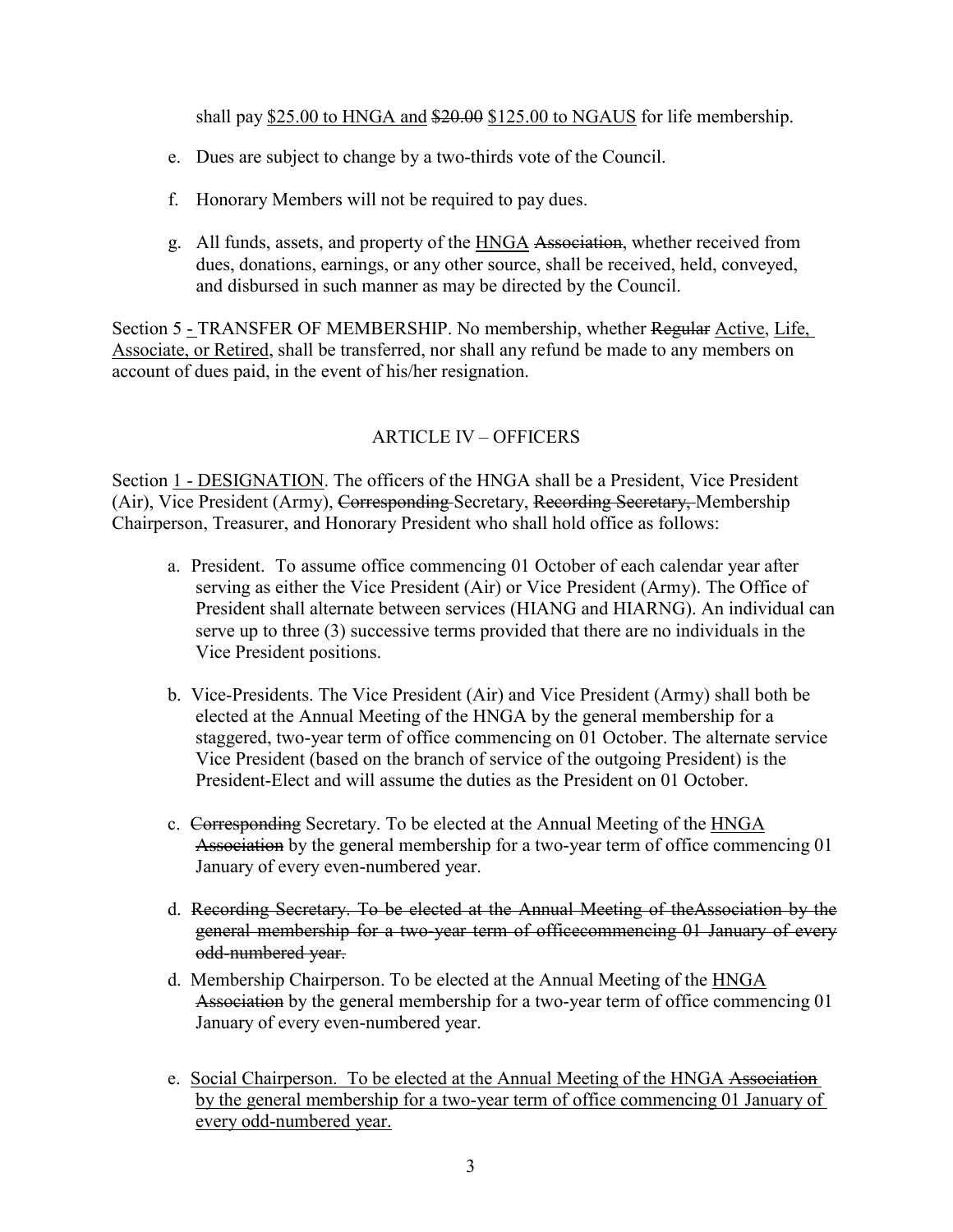- f. Treasurer. To be elected at the Annual Meeting of the HNGA Association by the general membership for a two-year term of office commencing 01 January of every odd-numbered year.
- g. Honorary President. The Governor of the State of Hawaii shall at all times be the Honorary President of the HNGA Association.

Section 2 - COUNCIL MEMBERSHIP. All the officers described in Section 1 hereof shall be members of the HNGA Council of this Association and have voting rights at council meetings, except for the Honorary President.

Section 3 - DUTIES. The duties of the officers shall be as follows:

- a. President. The President shall preside at all meetings of the HNGA, shall call the Annual Meeting of the HNGA, and any special meeting when required or whenever requested so in writing by four or more representative Council members. The President shall plan, direct, and supervise the conduct of the business of the HNGA.
- b. Vice Presidents. Both Vice Presidents shall assist the President as directed. The appropriate service Vice President (based on the branch of service of the current President) shall assume all of the duties of the President in case of death, resignation, or absence of the President. In this event, this Vice President shall also serve as President during the following year as previously determined.
- c. The Secretary shall (1) attend all meetings of the Council and record all of the acts and proceedings in the minutes; (2) give all notices of meetings of the Council, required by these Bylaws, and such other notices as the Council shall order; (3) keep the Bylaws of the HNGA, and all other books and documents not required to be kept by the Treasurer; (4) prepare, answer and file all internal correspondence with Hawaii National Guard units and members, except membership matters; (5) prepare, receive, act on, and file all correspondence with NGAUS and all agencies outside the Hawaii National Guard, except on membership matters; and (6) perform other duties which the Council shall direct him/her to perform.
- d. Corresponding Secretary. The Corresponding Secretary shall (1) attend all meetings of the Council; (2) prepare, receive, act on and fileall correspondence with the National Guard Association of the United States (NGAUS) and all agencies outside the Hawaii National Guard, except on membership matters; and (3) perform other duties which theCouncil shall direct him/her to perform.
- e. Recording Secretary. The Recording Secretary shall (1) attend all meetings of the Council and record all of the acts and proceedings inthe minutes; (2) give all notices of meetings of the Council, required bythese By-Laws, and such other notices as the Council shall order; (3) keep the By-Laws of the HNGA, and all other books and documents not required to be kept by the Treasurer; (4) prepare, answer and file all internal correspondence with Hawaii National Guard units and members, except membership matters; and (5) perform other duties which the Council shall direct him/her to perform.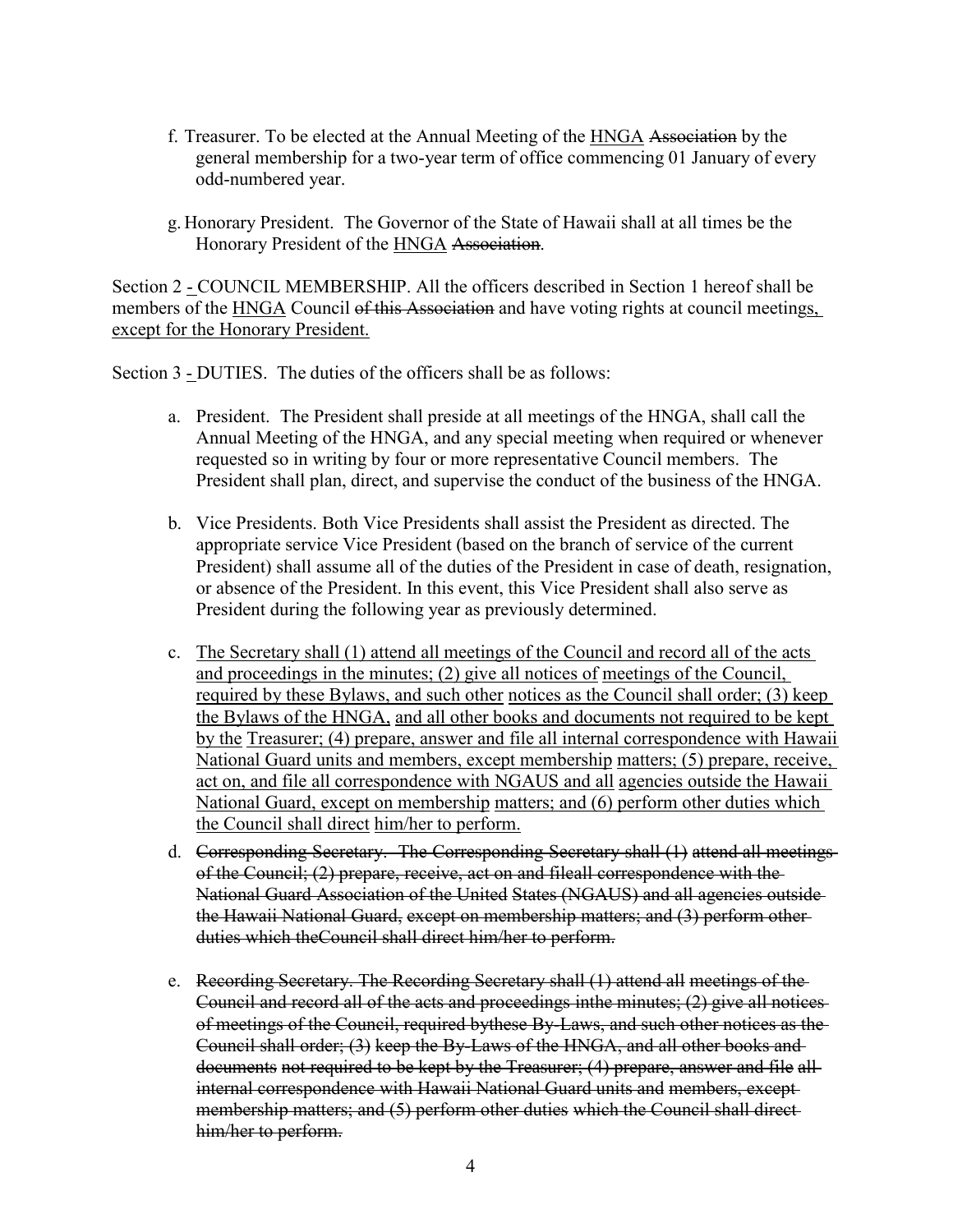- d. Membership Chairperson. The Membership Chairperson shall (1) attend all meetings of the Council; (2) prepare, answer, and file all correspondence relating to membership; (3) maintain an accurate database of the membership to include at a minimum: active/retired, branch of service, association status, unit, name, address, membership number, and NGAUS/HNGA status (Life or Active) regular; (4) conduct the annual membership drive in February and complete unit level actions by 31 15 March, transmit membership forms and funds to NGAUS not later than 31 May March; (5) provide the President with membership reports when requested; (6) provide mailing labels sorted by zip code to the Recording Secretary when requested; and (7) perform other duties which the Council shall direct him/her to perform.
- e. Treasurer. The Treasurer shall (1) safely keep all funds, notes, bonds, securities, and other evidences of property of the HNGA, and make safe deposit of the same in such depositories as shall be designated by the Council; (2) make such disbursements as the regular course of the business of the HNGA shall require, and as may be directed by the Council, taking proper vouchers therefore; (3) sign and endorse all checks and drafts, and buy, sell, and exchange property as may be necessary in the HNGA's business, in the name and on behalf of the HNGA; (4) receive and give receipts for all monies due and payable tothe HNGA; (5) keep proper books of account of the HNGA on a fiscal year basis beginning 01 January and ending 31 December of each year, and such books shall always be open to the inspection of members at any meeting, and to the Council at all times;  $(6)$  assist in the preparation and filing of  $\overline{\text{make}}$  all necessary tax returns, (Federal or State) as required by law to be made by the HNGA, and as required render to the Council at such other times as it may require, a full account history of all his/her transactions completed as Treasurer and of the financial standing of the HNGA; (7) serve as Chairman of the Finance Committee; and (8) attend to such other matters usually performed by a Treasurer, and such other duties as the Council may require.
- f. Social Chairperson. The Social Chairperson shall (1) attend all meetings of the council; (2) maintain and update all current social media platforms to engage Active and Retired Members. These include but are not limited to the HNGA website, Facebook, Instagram, and LinkedIn pages; (3) create and propose social events to encourage membership and e spirit de corps among HIANG/HIARNG officers; (4) update and manage the HNGA brochure (5) lead the advertising campaign and partner with NGAUS to create and post recruitment flyers that leverage current technology such as QR scanning; (6) post HNGA recruitment flyers at all HIANG/HIARNG units (7) provide monthly updates on member engagement and ensure all content is vetted and approved by the Council prior to uploading to social media platforms; (8) Manage and maintain the monthly "HNGA Officer Spotlight" which highlights an individual Active HNGA member and their contributions to the HIANG or HIARNG.

Section 4 - QUALIFICATION. Any Regular Active or Life Member of the HNGA Association shall be eligible for election to any of the foregoing offices.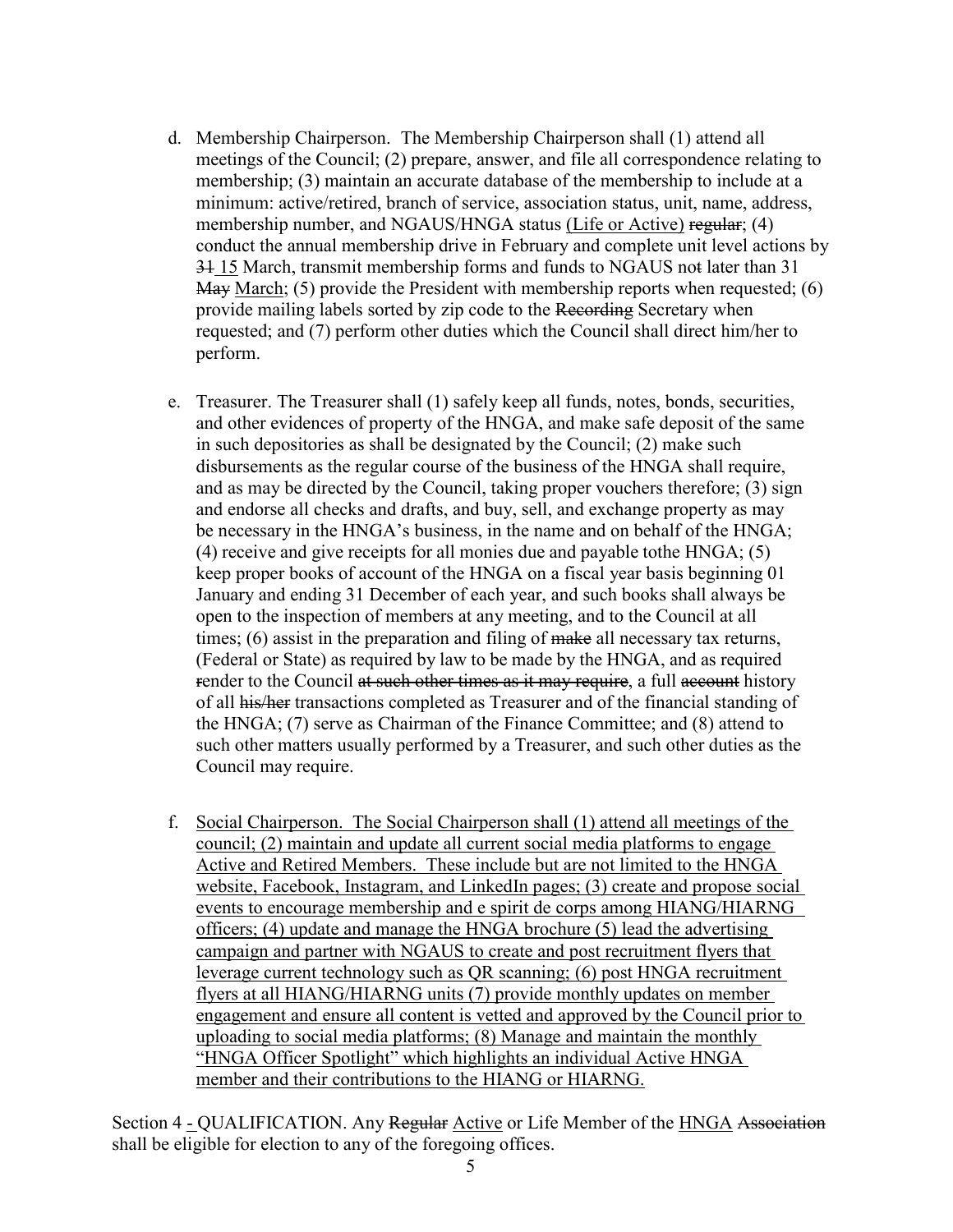Section 5 - VACANCIES. Any vacancy occurring in any office of the HNGA Association (other than President, whose succession is established in Section 3b above) by reason of death, resignation, or inability to act may be filled by appointment by the President with the confirmation of the Council.

Section 6 - INSTALLATION OF OFFICERS. Officers of the HNGA delineated in Sections 1a through e above, elected at the Annual Meeting of the HNGA, will be duly installed into their offices with appropriate ceremony during the Annual Banquet or at the close of the Business Meeting if an Annual Banquet is not held.

# ARTICLE V – HNGA COUNCIL OF THE ASSOCIATION

#### Section 1 - COMPOSITION.

- a. The Council shall be composed of the elected officers, the immediate Past President, the Adjutant General of the State of Hawaii (ex-officio), Resolutions Co-Chair (Air), Resolutions Co-Chair (Army), Congressional Action Contact Officer (CACO)/Legislative Liaison, Corporate Membership/Partnership Committee Chair, Bylaws Committee Chair, Awards Committee Chair, a Retiree Life Representative (Air), a Retiree Life Representative (Army), and Unit Delegates appointed to the Council from the HIANG and HIARNG in accordance with this section.
- b. The Resolutions Co-Chair (Air), the Resolutions Co-Chair (Army), Corporate Membership/Partnership Committee Chair, Bylaws Committee Chair, Awards Committee Chair, and the Retiree Representative shall be appointed by the President.
- c. The Congressional Action Contact Officer (CACO)/Legislative Liaison shall be appointed by the President in consultation with the Adjutant General.
- d. The number of Unit Delegates to be appointed from the HIANG and HIARNG shall be based on the actual assigned officer and warrant officer strengths of 01 October of each year.
- e. One Unit Delegate will be authorized for each 50 members or major fraction thereof. Unit Delegates shall include no less than one Air Company Grade Officer, one Army Company Grade Officer, and one Warrant Officer.
- f. Unit Delegates appointed to the Council shall hold office for a one-year term commencing on 01 January.
- g. Appointments of Unit Delegates shall be recommended by the President with the approval of the commanders of the HIANG and HIARNG not later than 30 November of each year. Appointments are effective on 01 January of the following year.

Section 2 - QUALIFICATION. Any Regular Active or Life Member of the HNGA shall be eligible formembership to the Council.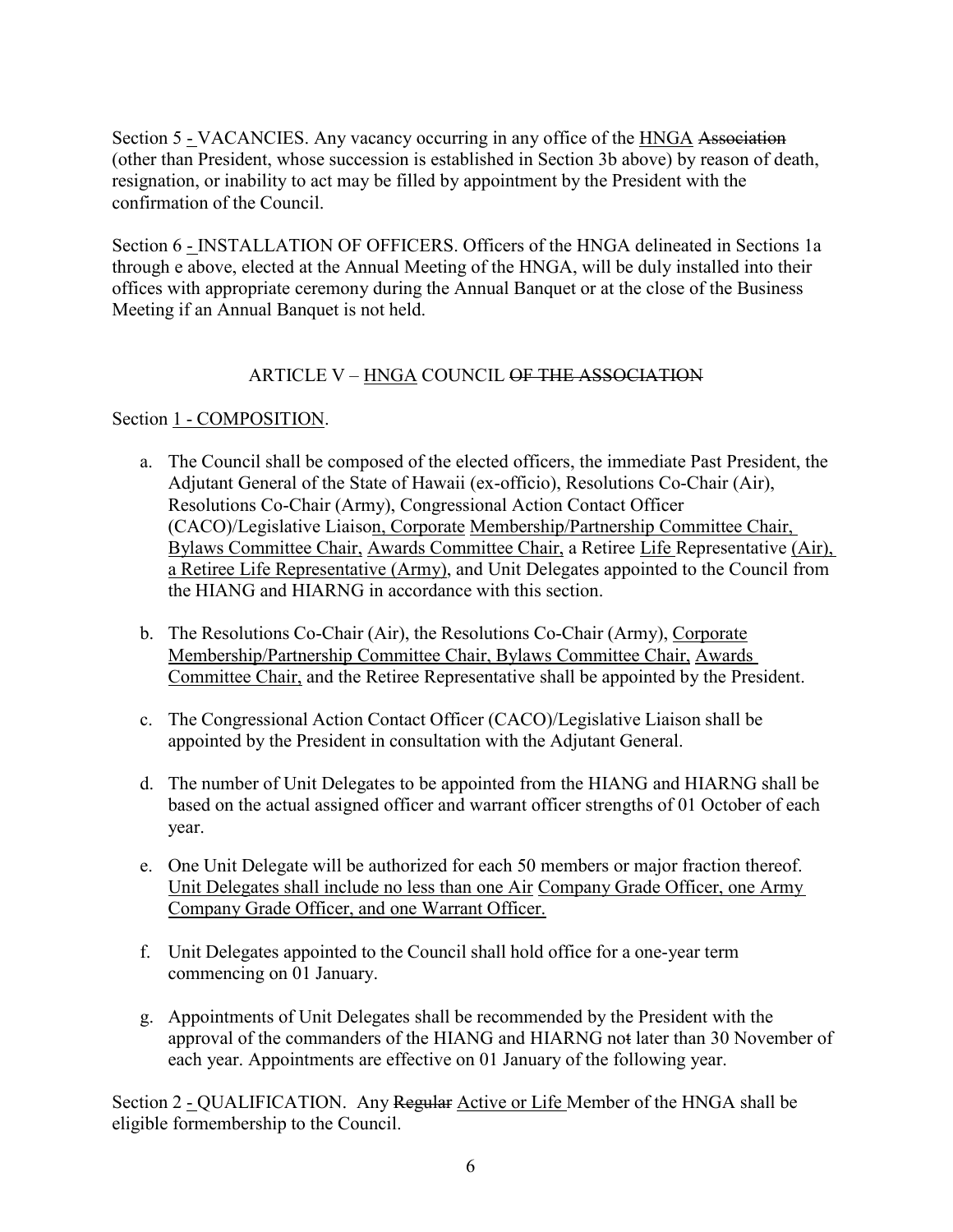Section 3 - TENURE. The members of the Council shall hold office in accordance with Article V, Section 1.

Section 4 - VACANCIES. Any vacancy occurring in the membership of the Council by reason of death, resignation, or inability to act may be filled by appointment by the President with the confirmation of the Council.

Section 5 - GENERAL POWERS. All of the powers and authority of the HNGA shall be vested in the Council, which shall have the entire management and control of the business of the HNGA under its Bylaws, as fully and for all purposes as though exercised directly by the members. And in furtherance and not in limitation of said general powers of the Council, they shall have power:

- a. To suspend, or remove for good cause, any officer or member of the Council, and to revoke for good cause the membership of any member.
- b. To incur such indebtedness as they may deem necessary, for the ordinarybusiness of the HNGA, but not in excess of the amount in the hands of theTreasurer and not needed to liquidate existing obligations.
- c. To expend monies for the proper expenses, including travel of any of the HNGA's delegates, Council Members, or other officers or employees.
- d. In their discretion to require any officer, agent, or employee of the HNGA to give bond to the HNGA for the faithful discharge of his duties, in such amount and of such sufficiency as the Council may prescribe and approve.
- e. To hold the legal title to all of the property and monies of the **HNGA** Association in trust for the members, except that the title to any real property or lease-hold interest therein may be taken and held by trustees appointed for the purpose by the Council.
- f. To conduct such business as is necessary to further membership in the NGAUS.

Section 6 - MEETINGS. Meeting of the Council shall be held at the call of the President upon 10 days written or electronic notice to the members of the Council. Special meetings shall be called whenever requested in writing by fouror more Council members, stating the purpose of the meeting. A majority of the Council must be physically present, present virtually through phone call or video conference call, or present by proxy (in writing or by email) to constitute a quorum.

# ARTICLE VI – COMMITTEES

Section 1 - CLASSES OF COMMITTEES. The classes of committees of the HNGA shall be Standing and Special Committees. Any Regular Active, Life, or Associate Retired Member shall be eligible to serve on such committees.

Section 2 - APPOINTMENT AND ORGANIZATION OR COMMITTEES. The President shall make appointments to Standing and Special Committees. The appointment of members and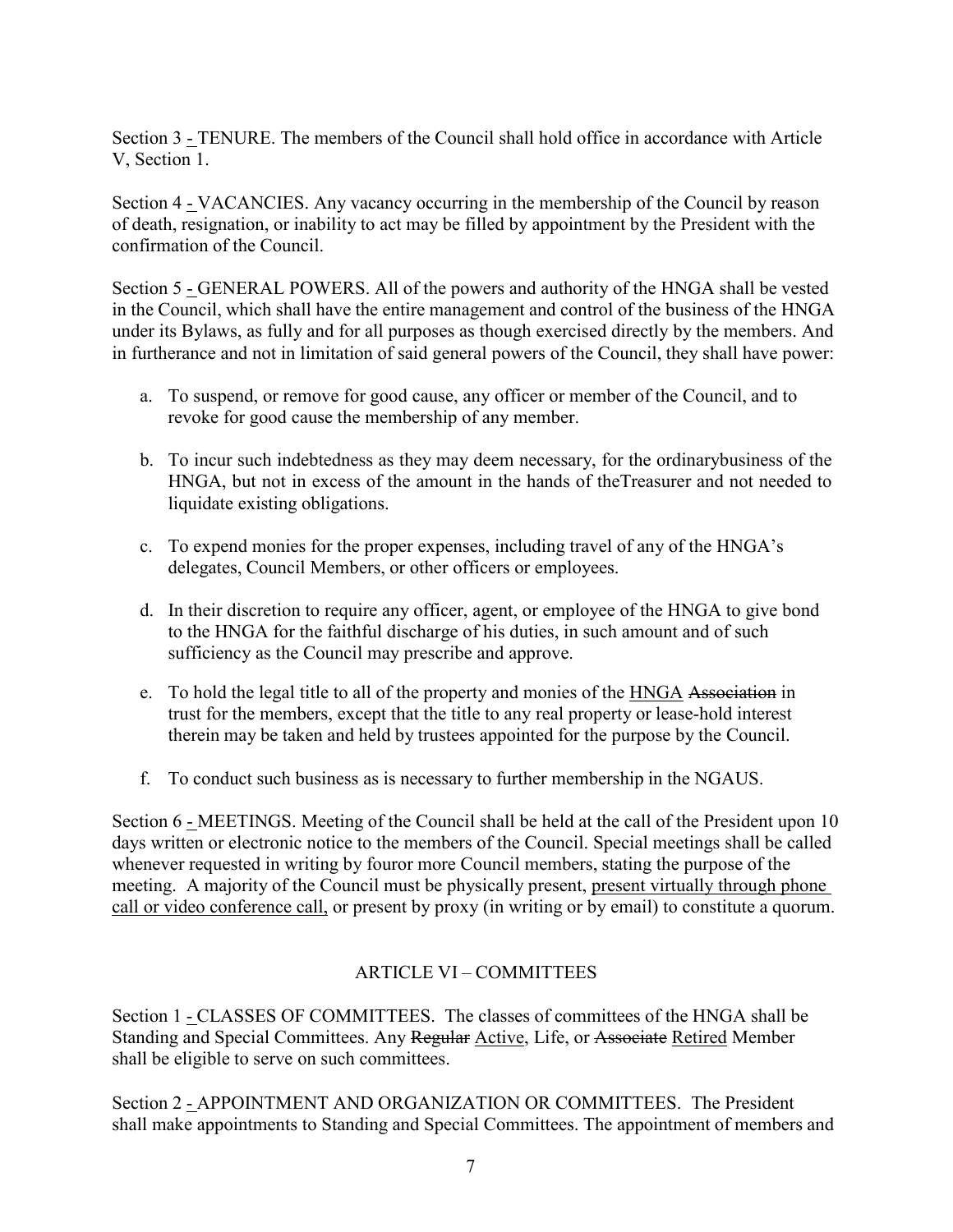chairman constituting such committees shall be determined by the President unless otherwise provided in the Bylaws. The following Standing and Special Committees will be designated:

- a. Standing Committees:
	- (1) Resolution and Legislative Committee. The Committee shall be co-chaired by a Chair (Air) and a Chair (Army). The Committee shall study the legislative needs of the HNGA membership and shall consider all resolutions and make it recommendations to the HNGA. The Committee shall also assist in presenting the HNGA Legislative Program to the Hawaii State Legislature, the four County Councils, and other federal, state, and local officials.
	- (2) Time and Place Committee. The Committee shall be chaired by the President-Elect.
	- (3) Finance Committee. The Committee shall be chaired by the Treasurer. The Committee shall analyze the finances of the HNGA and shall make financial recommendations to the Council.
	- (4) Corporate Membership/Partnership Committee. The Committee shall be appointed by the President to meet as needed.
	- (5) Awards Committee. The Committee shall be appointed by the President to meet as needed. The Committee shall execute the HNGA Awards Program and shall ensure coordination with the NGAUS Awards Program.
- b. Special Committees. A Special Committee may be created by the President with the consent of the Council. The Committee shall be appointed by the President to meet as needed.
	- (1) Bylaws Committee. The Committee shall be appointed by the President to meet as needed. Revisions to the Bylaws shall be submitted to the general membership at least 30 days four weeks prior to the Annual Meeting.

Section 3 - MEETINGS. Each Committee shall schedule its meeting and record its own minutes. It shall adopt rules for its own proceedings, and report to the President at the Annual Meeting and at such other times as he/she shall require.

# ARTICLE VII – DELEGATES TO NATIONAL CONFERENCE

Section 1 - QUALIFICATIONS. Regular <u>Active or Life</u> Members who are NGAUS members shall be eligible as delegates or alternates for the Office of Delegate or alternate to the Annual NGAUS Conference.

Section 2 - NUMBER AND COMPOSITION OF DELEGATION. The President with the concurrence of the Council shall select such delegates and alternates to the Conference of the NGAUS as can be financed by available HNGA funds. The HNGA shall pay for the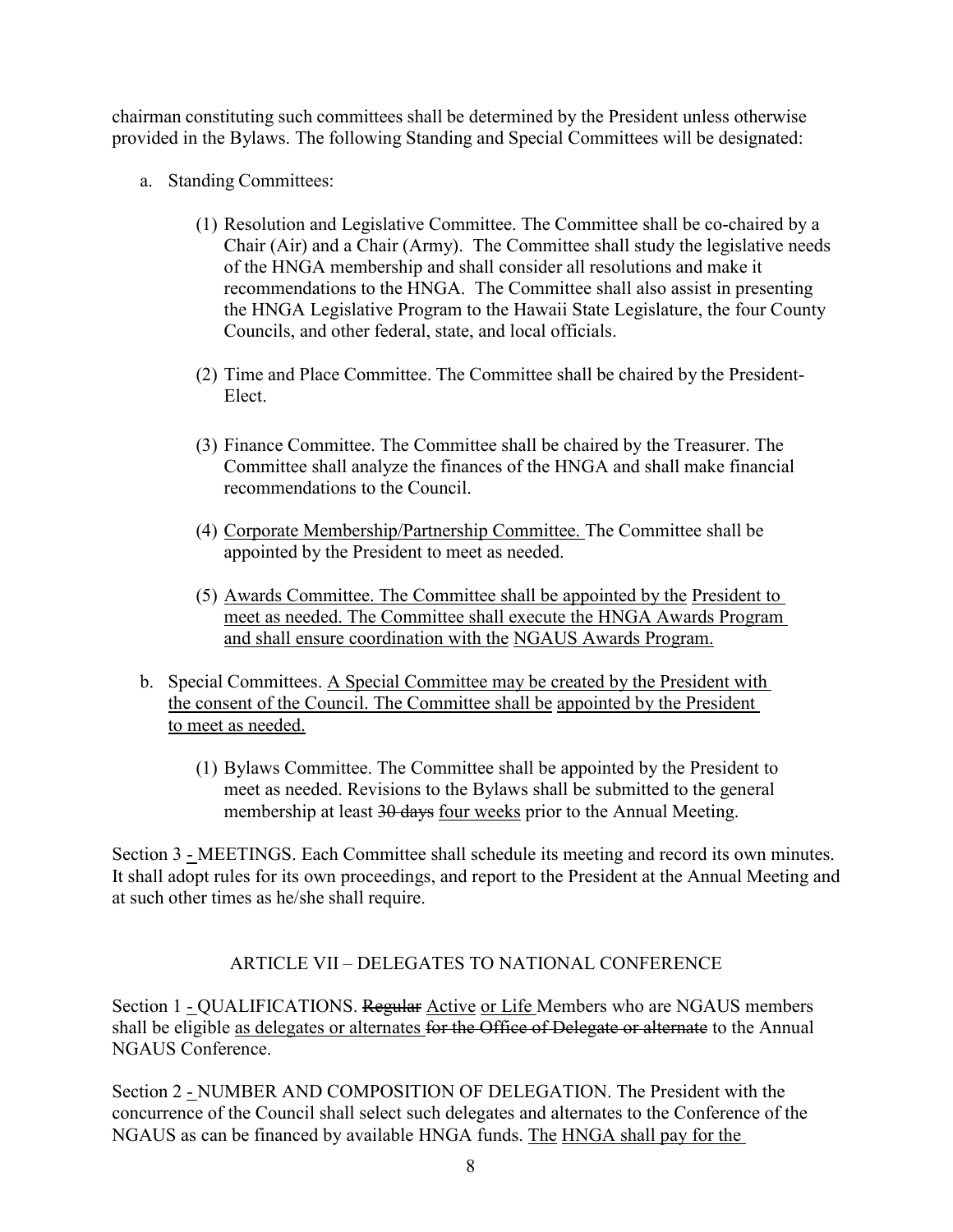registration fees for all delegates to the NGAUS Conference. The HNGA may also fund hotel lodging and commercial air travel for the delegates to the NGAUS Conference. The Council shall recommend to the Adjutant General the names of two delegates to be financed by Department of Defense funds. The normal composition of the delegation will be:

In deciding the NGAUS delegation, the President shall consider the following precedence as delegates and alternates:

- a. The Adjutant General or in the event the Adjutant General is unable to attend the Conference, an alternative designated by the Adjutant General.
- b. The Officers of the HNGA, including the President, the Vice Presidents, the Corresponding Secretary, the Recording Secretary, the Membership Chairperson, the Treasurer, and the Social Chairperson.
- c. The Immediate Past President.
- d. Council Members and Committee Members as designated by the President.
- e. The Resolutions Co-Chair (Air), the Resolutions Co-Chair (Army), and the Congressional Action Contact Officer (CACO)/Legislative Liaison.
- f. The Corporate Membership/Partnership Committee Chair.
- g. The Bylaws Committee Chair.
- h. The Awards Committee Chair.
- i. Two Company Grade Officers, one Army and one Air.
- j. One Warrant Officer.
- k. The two Retiree Life Representatives on the Council. One Retired/Separated Life Member alternating between Army and Air.
- l. Award recipients or HNGA Members, if funded by the Department of Defense.
- m. Council Members and Committee Members as designated by the President.

#### ARTICLE VIII – ORDER OF BUSINESS AND PROCEDURE

Section 1 - ORDER OF BUSINESS. The order of business of the HNGA this Association shall be as follows:

- a. Reading of minutes of previous meetings;
- b. Reading of communications;